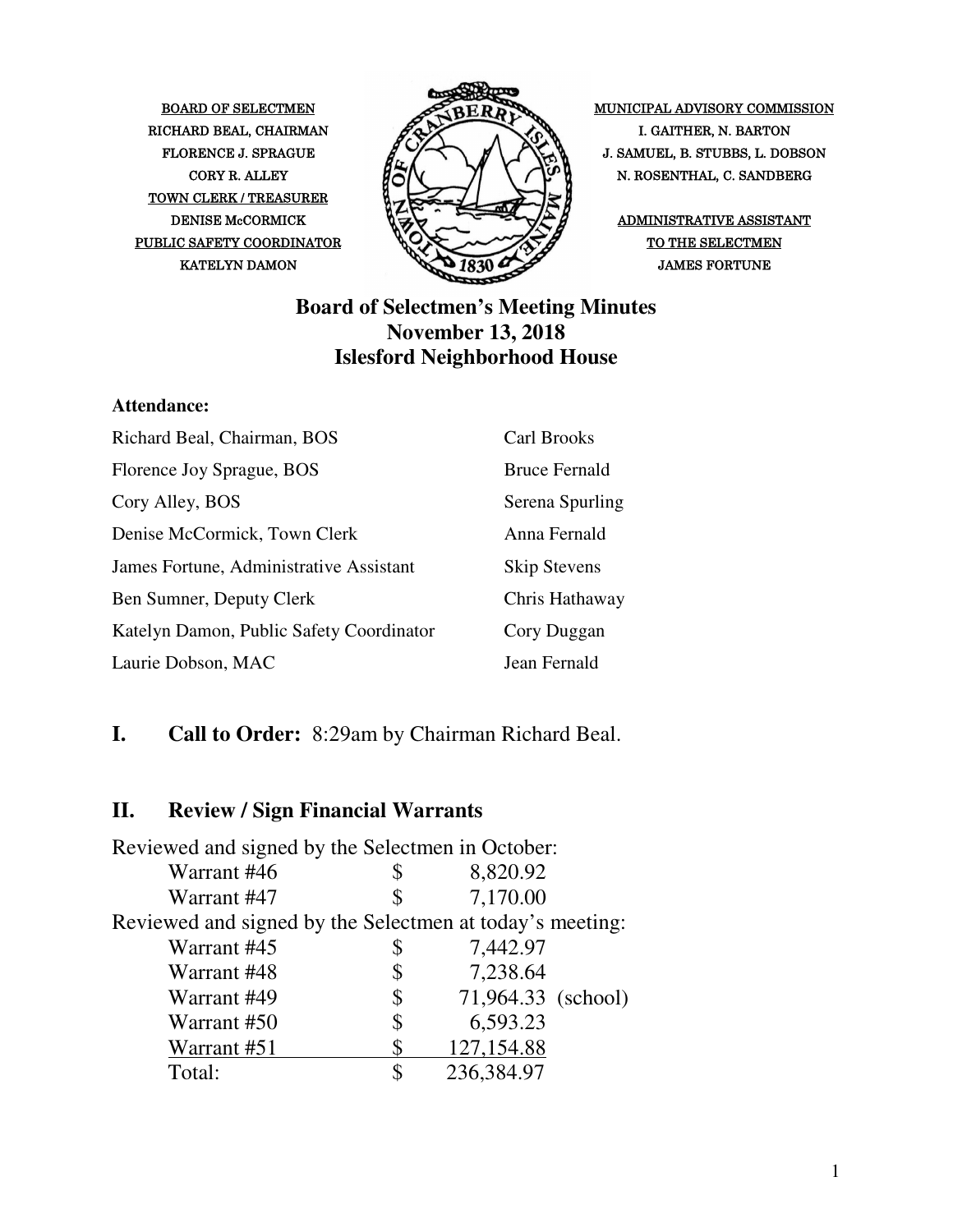# **III. Review/Approval of Meeting Minutes: October 2, 2018**

Cory Alley moves to approve the October 2, 2018 Board of Selectmen's meeting minutes as written. Florence Joy Sprague seconds the motion. **Motion approved 3-0.** 

# **IV. New Business**

# **A. Town Office Construction Progress**

James Fortune reports that Selectmen Cory Alley and Florence Joy Sprague will meet with Jason Pickering next week to review and prioritize construction items for the Town Office at 61 Main Street. **No action taken.**

## **VII. Audience Communication (taken out of order)**

Carl Brooks asks if an addendum he submitted to the Town Office was reviewed by the Selectmen prior to approving the October 2, 2018 meeting minutes. Chairman Beal confirms that the addendum was received by the Selectmen and will be included in the public record of the meeting.

## **B. Lease for 15 Mansell Lane**

James Fortune reports that a lease agreement is being prepared with the Maine Seacoast Mission. Florence Joy Sprague asks if bids have been requested for repair work discussed previously. James Fortune responds that bids will be requested once a formal lease is finalized. **No action taken.**

# **C. GCI Winter Float Installation**

Selectmen review the estimate provided by Chalmers Enterprises for installing the winter float at GCI. James Fortune reports that the float is scheduled to be installed by December 1, 2018. Richard Beal moves to approve the estimate from Chalmers Enterprises as written. Cory Alley seconds the motion. **Motion approved 3-0.** 

# **D. Tree Work**

Cory Alley recommends that a number of trees in the Town's utility right-of-way at Islesford should be taken down to reduce potential power outages. Katelyn Damon reports that she has formally requested that EMERA assess the lines on Islesford and has an appointment with an EMERA official. General discussion.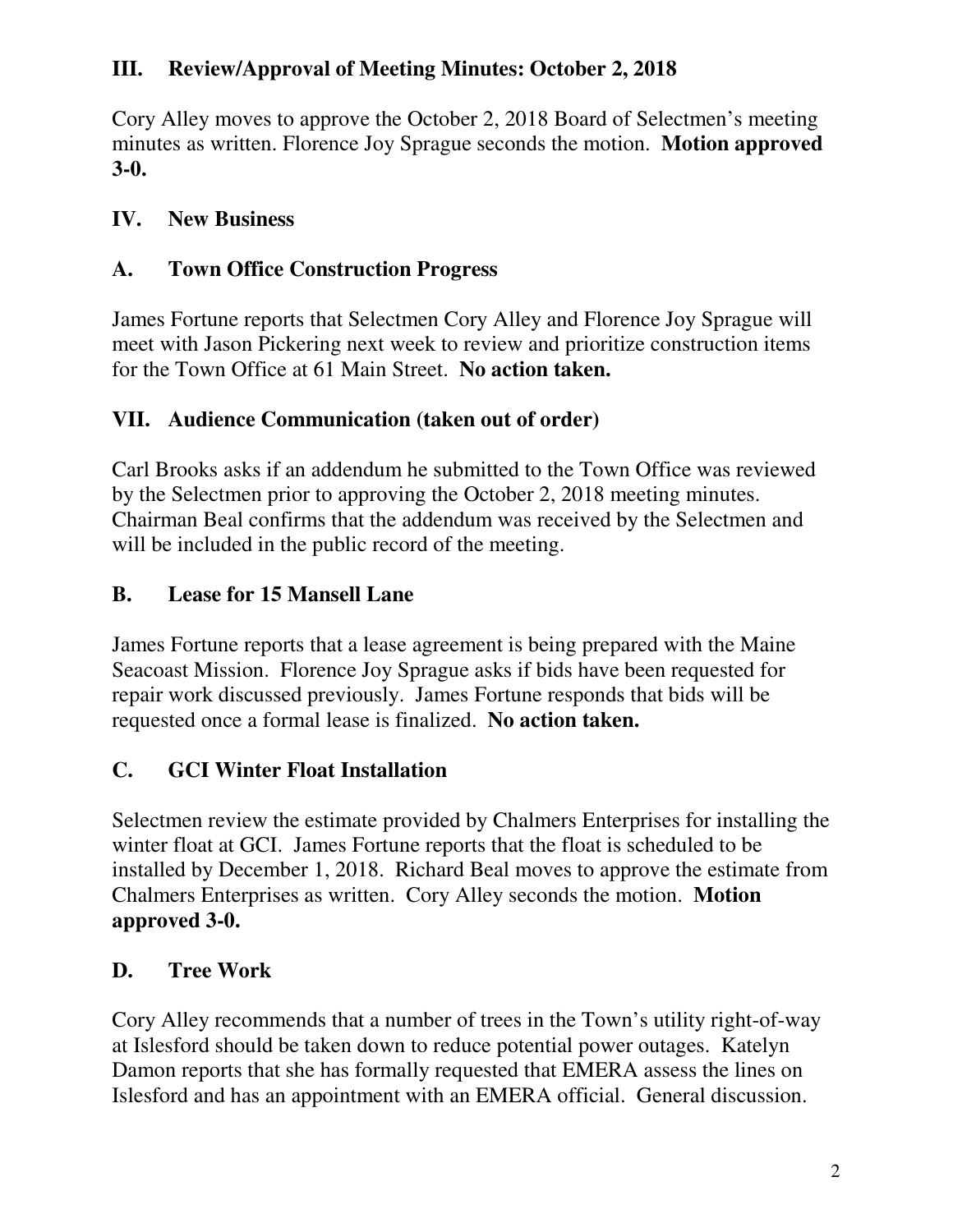Locations on GCI and LCI are noted as having utility issues. Cory Alley advises that the Town cannot spend money to remove a tree on private property even if the tree might pose a potential hazard to power lines. James Fortune notes that Axiom will address potential issues with its lines as part of its contract with the Town. Consensus of the Selectmen is to work with EMERA to have problem trees addressed and to review progress at the December meeting. **No action taken.**

# **A. Town Office Construction Progress (continued-taken out of order)**

James Fortune presents an estimate provided by Jason Pickering for installation of an additional heat pump zone at the Town Office. Jason Pickering recommends using the heat pump in place of reinstalling the Town's propane heater. James Fortune advises that the Town attempt to sell the propane heater. Consensus of the Selectmen is to accept the estimate and sell the propane heater. Selectmen review and sign estimate.

# **E. Street Opening Permit for Septic System Line on Sand Beach Road**

James Fortune reports that the Selectmen must give authorization before a septic line can be installed underneath Sand Beach Road. Code Enforcement Officer Dennis Dever has recommended drilling underneath the road. Richard Beal moves to authorize Denise McCormick to sign any permit that will be required to access the road to permit the septic line to be installed, with a preference toward drilling—if possible. Cory Alley seconds the motion. **Motion approved 3-0.**

# **F. New Overhead Door Manset Boat Shop**

Chairman Beal reports on the estimate received for the overhead door installation at the Manset Boat Shop. Dennis Dever has recommended additional framing work to accommodate the new door. Richard Beal moves to accept the estimate for installation of the overhead door and to authorize up to \$800 from the Manset Reserve in contingency funding to address framing issues around the door. Florence Joy Sprague seconds the motion. **Motion approved 3-0.**

Bruce Fernald asks about residents storing boats in the Manset parking lot during the winter. James Fortune recommends that the parking lot be available for boat storage for town residents during the winter so long as float storage is not impaired. Cory Alley advises that the parking area should be used for storage only—not for painting or repairs. Consensus of the Selectmen is to allow boat storage by Town residents in the Manset parking area from November through March.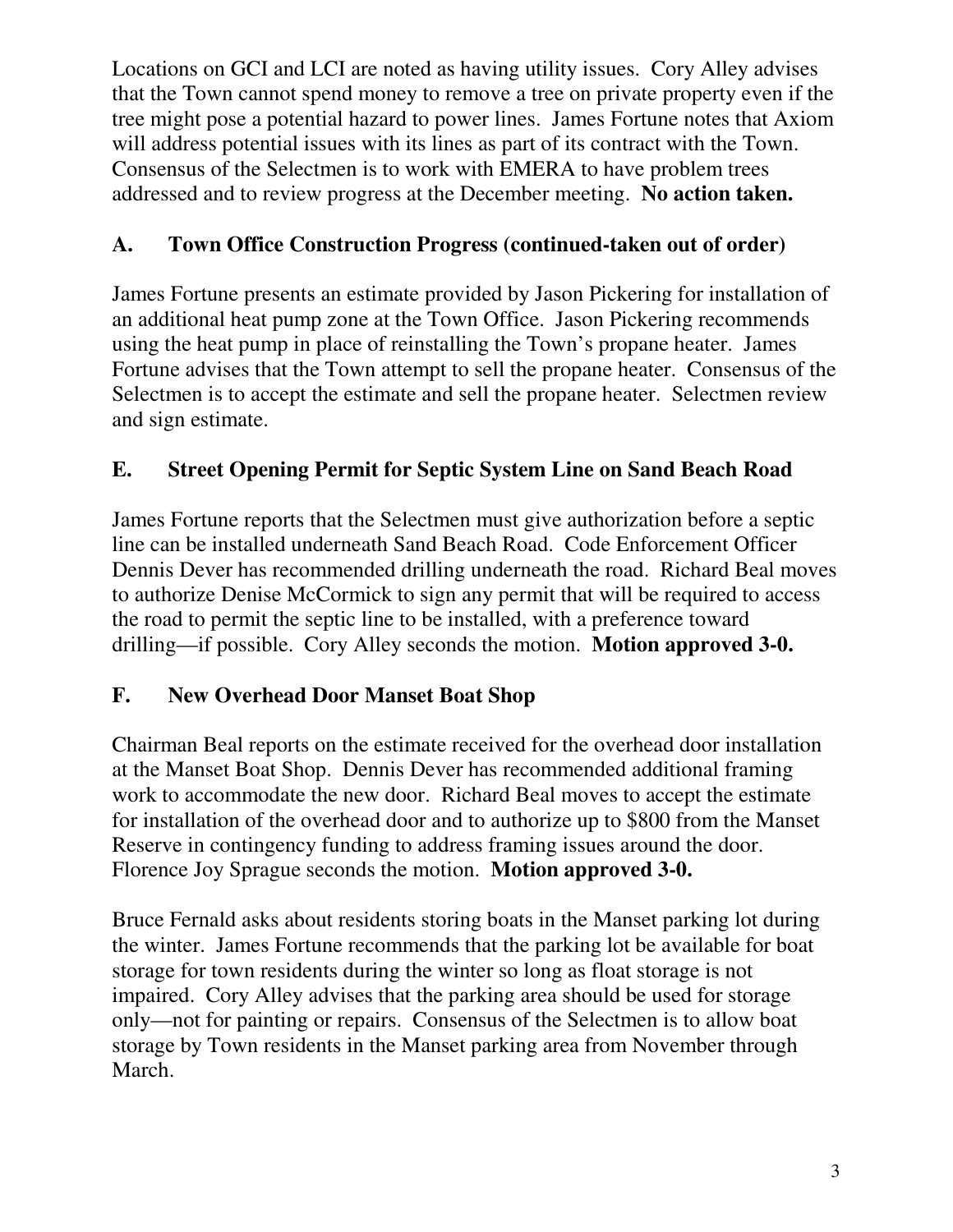### **G. Town Website**

Ben Sumner reports that proposals are being solicited for constructing and hosting an updated official Town website. A cost estimate will be determined for budgeting purposes and proposals will be requested prior to the 2019 Town Meeting. **No action taken.**

# **H. Broadband Update**

James Fortune reports that service to individuals on GCI continues to be established.

Bruce Fernald asks if any consideration will be made for having a broadband line included with the EMERA utility cable replacement for Islesford scheduled for 2020. General discussion of possibility of leasing cable from EMERA to create redundancy for current microwave service to Islesford.

# **V. Other Business**

Laurie Dobson provides MAC report.

# **VI. Executive Session: Personnel Matter, 1 M.R.S.A. §405(6)(A)**

None.

# **VII. Audience Communication**

Skip Stevens presents a request from the Islesford Neighborhood House Association (IHNA) for \$20,000 from the Town towards the installation of a septic system. Denise McCormick advises that since the request is above and beyond the normal donation made by the Town, there must be a separate warrant article. General discussion. Richard Beal moves to include the INHA request as a Warrant Article for the 2019 Town Meeting. Florence Joy Sprague seconds the motion. **Motion approved 3-0.**

Laurie Dobson asks about having a warrant article included on behalf of the GCI Futures Group for construction of a health center on GCI. Denise McCormick advises that a formal request must be presented in writing by the Futures Group.

James Fortune reports on an estimate for wave fencing repairs to the Town Docks. Denise McCormick advises that there is not enough money remaining in this year's